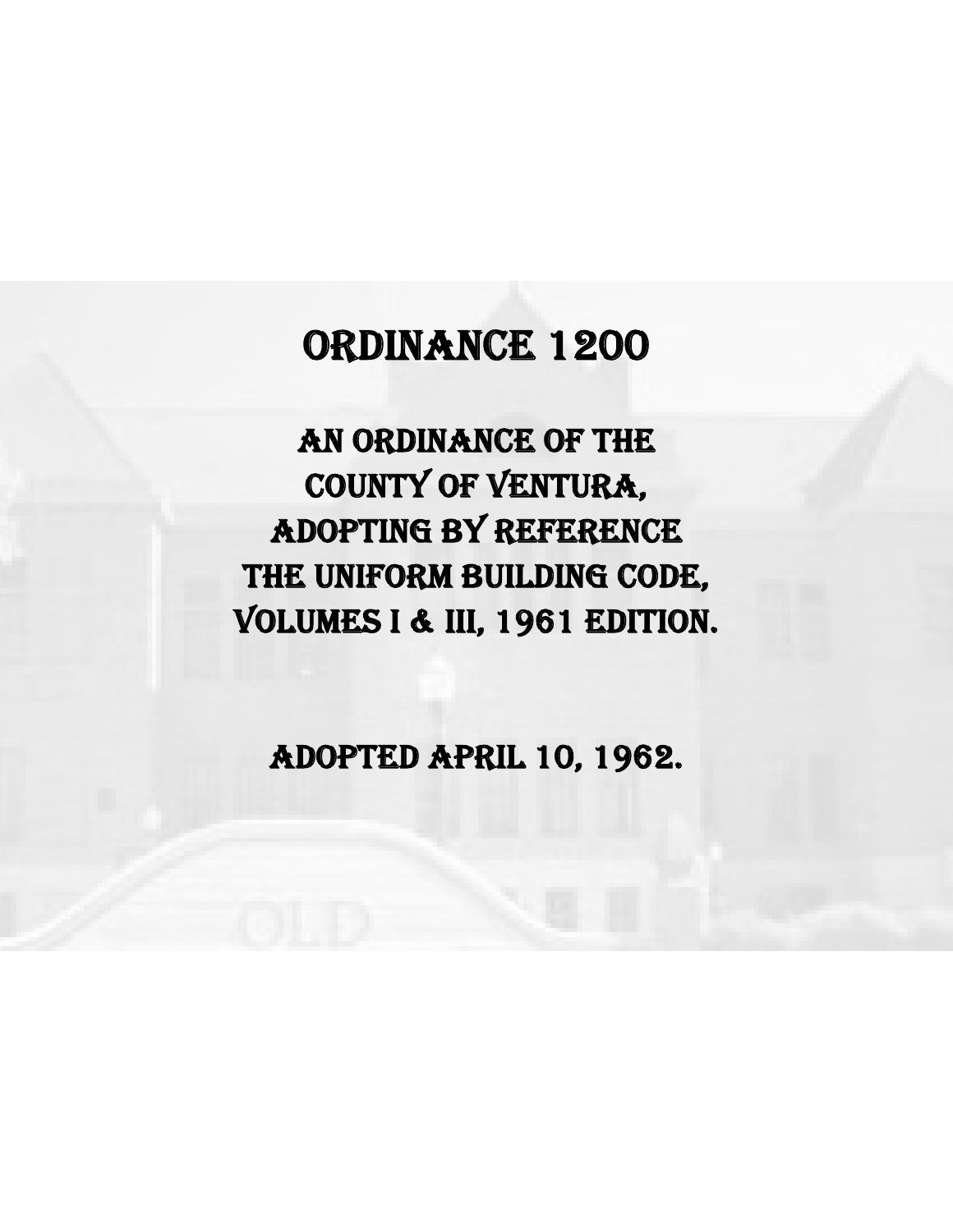## ORDLEAKE RD. 1200

AN ORDINANCE ADOPTING BY REFERENCE VOLUMES I AND III OF THE 1961<br>EDITION OF THE "UNIFORM BUILDING CODE", AS FUBLISHED BY THE INTER-NATIONAL CONFERENCE OF BUILDING OFFICIALS AND INCORPORATING THE SAID "UNIFORM BUILDING CODE" INTO THE VENIURA COUNTY ORDINANCE CODE.

The Board of Supervisors of the County of Venture, California, does ordain as follows:

#### SECTION 1.

Sections 3111, 3111.3, 3121, 3123, 3124 and 3125 of the Ventura County Ordinance Code are amended to read as follows:

Sec. 3111 - Uniform Building Code. The "Uniform Building Code", Volumes 1 and 111, 1961 Edicion, published by the International Conference of Building Officials (hereinafter called the Uniform Building Code) with the exception of sestion 205 thereof, is hareby adopted and incorporated herein by reference as though set forth in full; provided, however, that the Uniform Building Code shall be subject<br>to the amendments and additions in this Chapter contained; provided further, however, that whenever any of the words or titles enumerated in the following subsections sppear in the Uniform Building Code, such words or titles shall have the meaning set forth in the following subsections.

Sec. 3111.3 - "Building Official". Wherever the term "Building Official" appears in the said Uniform Building Code it shall mean, and be understood as referring to, the Chief Building Inspector of the County of Ventura.

Sec. 3121 – Amending Section 103. Section 103 of said Uniform Building Code is amended to read as follows:

 $(a)$ New Buildings and structures hereafter erected in the city, and buildings and structures moved into or moved within the city shall conform to<br>the requirements of this Code. The term "buildings and structures" shall include sign structures of 60 eq. ft. or læger. Additions, alterations, repairs and changes of use or orcupancy in all buildings and structures shall comply with the provisions for new buildings and structures except as otherwise provided in sections 104, 306 and 502 of this Code.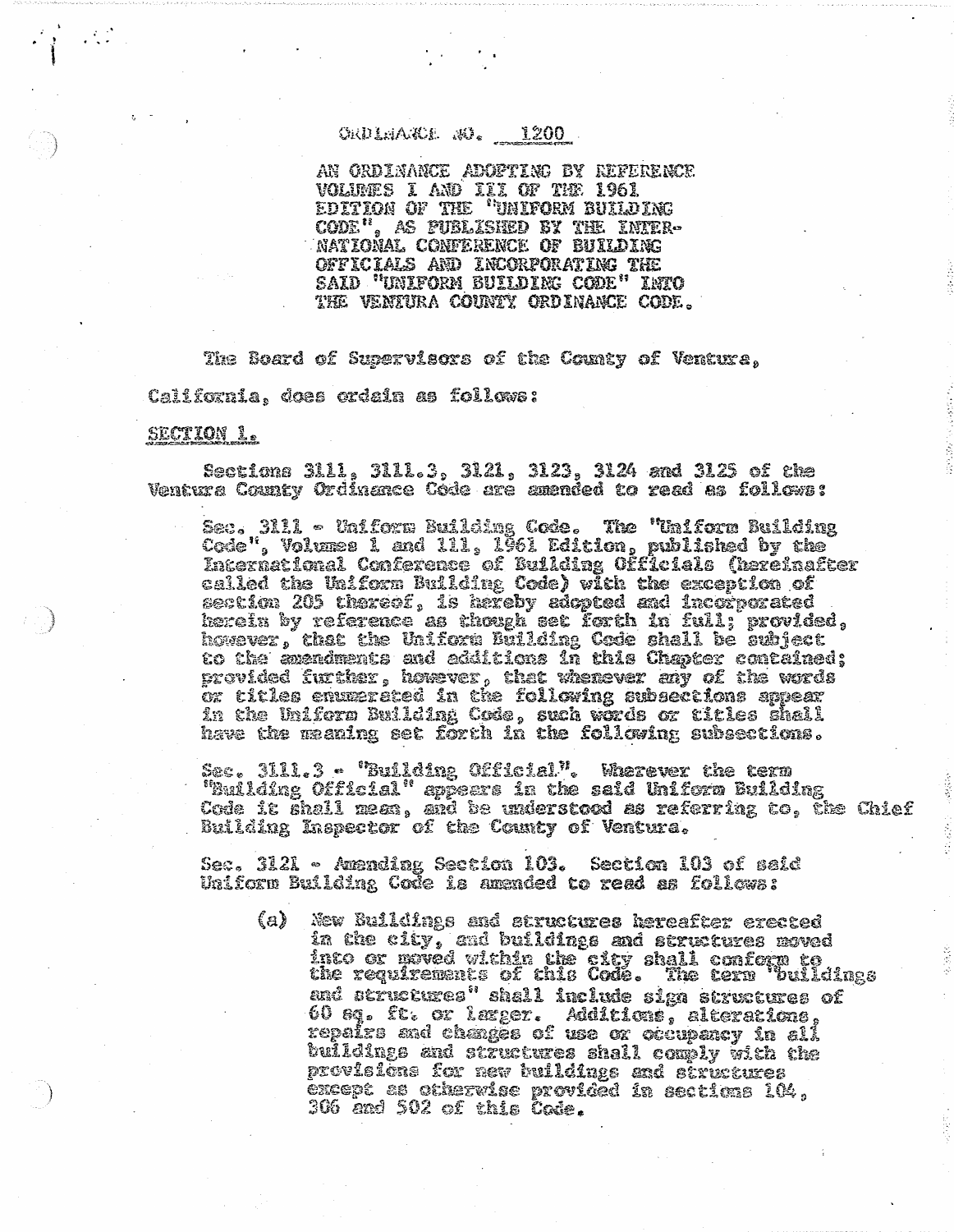Wiere, in any spacific case, different sections of this Code specify different unterials. mathods of construction or other requirements. the most restrictive shall govern.

 $(b)$ A permit shall be issued without fee and no inspection shall be required and the provisions of this Chapter shall not apply to any building or structure on property held under one legal management having an area of two and one-half acres or more when such property is used primerily for agricultural purposes, and when such buildings or structures are to be used exclusively as agricultural accessory buildings. Accessory building is defined as follows: An accessory building is a building, the use of which is incidental to the use of the main building or structure, and includes but is not limited to, the following structures: sheds, tool houses, private workshops, laboratories, shelters for goods, produce, poultry or livestock and similar<br>buildings, intended only for the owner's use and not offered for sale, rent or hire. The term shall not include private garages or buildings used for human occupancy.

A permit shall be issued without fee and no inspection shall be required, and the provisions of this chapter shall not apply to any house court or residence court constructed for, and used exclusively as a labor camp, provided, however, that the Ventura<br>County Planning Commission shall have first approved the location and use of such case before the permit shall ba issued.

- $(c)$ In order to properly maintain and safeguard healthful living conditions, it is hereby declared unlewful to use any discarded, used, second-hand, salvaged, abandonad, or replaced street cars, box cars, refrigerator cars, motor bus bodies, trailers or similar means of conveyance, or structures of similar nature or construction, for places of habitation, residence or business in this county.
- (d) This Building Code shall cover all buildings or etructures coming within the scope and requirements of the "Riley Act", Part 3, Division 13 of the Mealth and Sefety Code of the State of California and all buildings or structures being or to be used for husse occupatey.

Sec. 3123 - Azending soctions 302(a) and 302(d). Sections<br>302(a) and 302(d) of said Uniform Building Code are assended as follows:

ల పైబ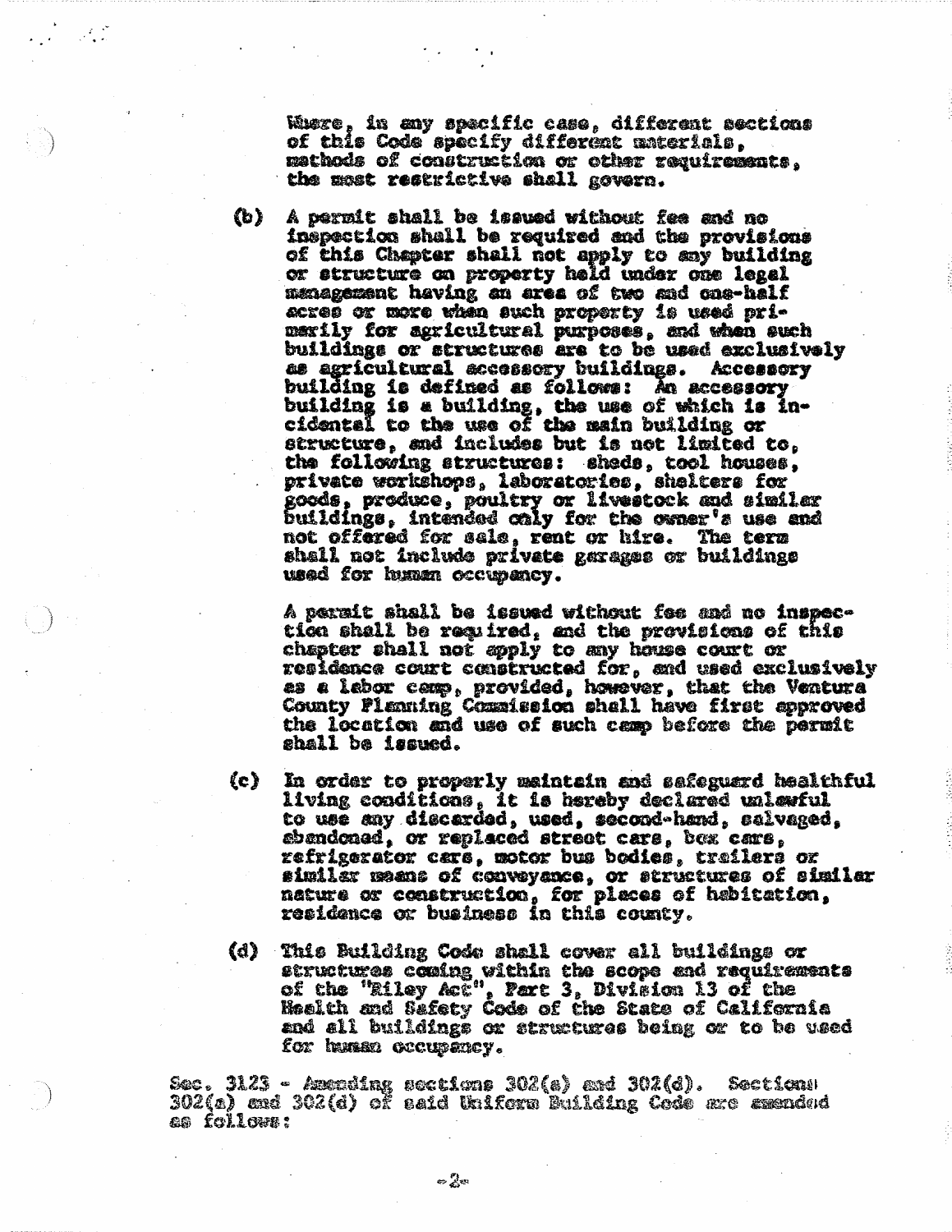Section 302(a) - Issuance. The application, plans<br>and specifications filed by an applicant for a permit shall be checked by the Bullding Official. Such plans may be reviewed by other departments of the county to check compliance with the laws and ordinances under their jurisdiction. If the Building Official is satisfied that the work described in an application for permit and the plans filed therewith conform to the requirements of this Code and other pertinent laws and ordinances. he shall issue a permit therefor to the applicant.

 $\mathcal{L} = \mathcal{L}$ 

When a Building Official issues the permit, he shall endorse in writing or stamp on both sets of plans and specifications "APPROVED". Such approved plans and specifications shall not be changed, modified or altered without authorization from the Building Official, and all work shall be done in accordance with the approved plans.

Where an industry, processing plant, or other commercial enterprise has westes, sewage or other effluent that is disposed of in or on the ground in other than a recognized sewage treatment plant, then the plans must be approved for such disposal by the County Health Officer prior to the issuence of any building permit.

Section 302(d) • Expiration. Every permit issued by the Building Official under the provisions of the Code shall expire by limitation and become null and void in two (2) years or if the building or work authorized by such permit is not commenced within 60 days from the date of such permit, or if the building or work authorized by such permit is suspended or sbandoned at any time after the work is commenced for a period of 120 days. Before such work can be recommenced a new permit shall be first obtained so to do, and the fee therefor shall be one-helf the amount required for a new permit for such work, provided no changes have been made or will be made in the original plans and specifi-<br>cations for such work; and provided, further, that such suspension or abandonment has not exceeded one year.

Sec. 3124.- Amending section 303(a). Section 303(a) of said Uniform Building Code is amended to read as followe:

Section 303(a) – Building Permit fees. No building permit shall be issued until a fee is paid to the Building Official according to the schedule of rates set forth in this section,  $\alpha$  calculating the azount of the fee, the valuation of the work shall be determined by the Building Official.

ం శ్రీల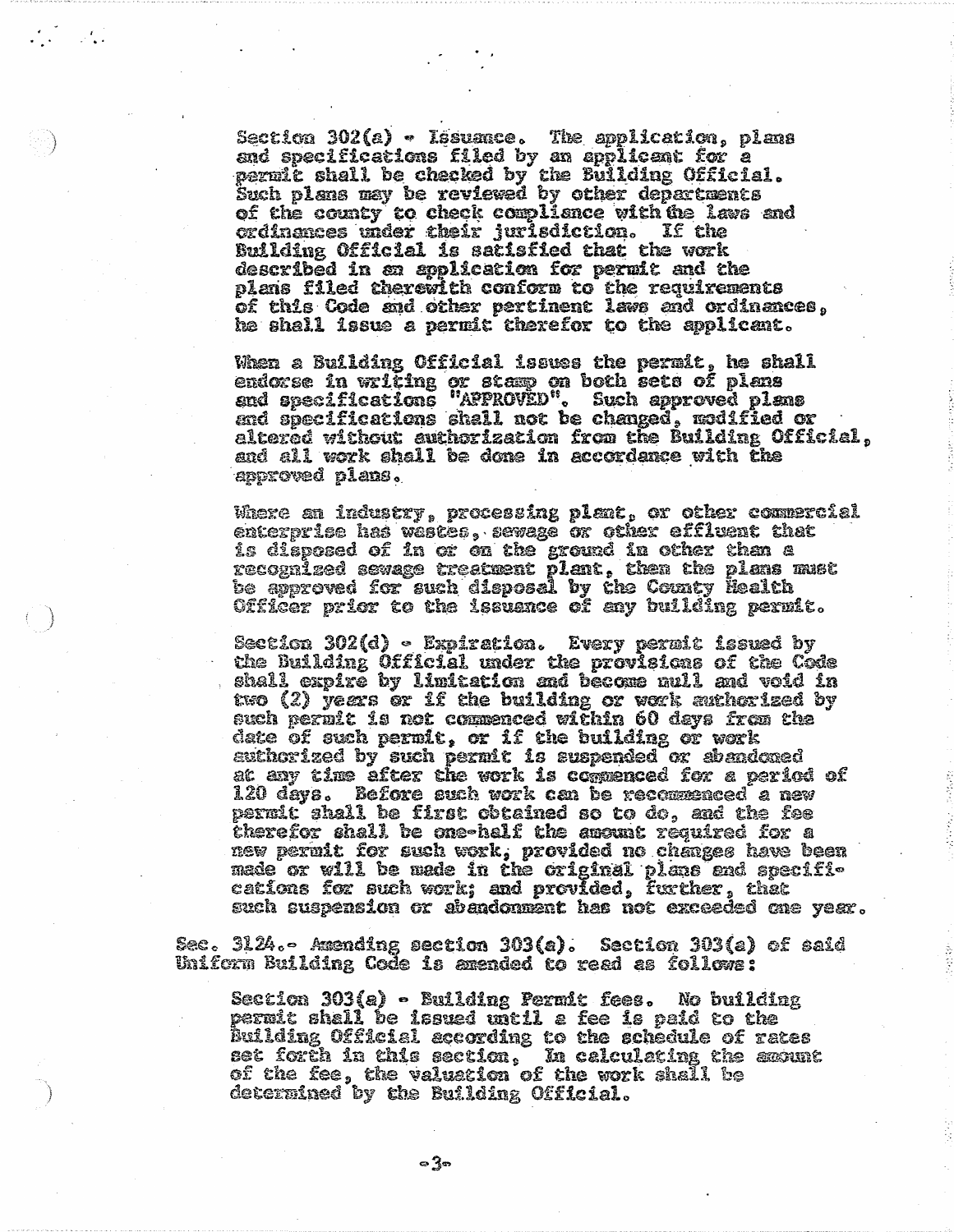ganger og pagg

Valuetion of Hork

Less than \$100

n Cal

#### Foc

\$4.00

No fee (No parait raquired.)

\$100 to, *a*nd including, \$1.000

Nore than \$1,000 to, and including, \$25,000

Nore than \$25,000 to, and including, \$50,000

Nezo than \$50,000 to, and *including 0100.000* 

kao than  $\emptyset$ l $\mathbf{M},\mathbf{M}$ 

04.00 plus *e*n additional 93.00 for each \$1,000, or fræt**ion t**hereof, in excess o£ \$1,000.

\$76.00, plus an additional \$2.50 for each \$1,000, or frection thereof, in excess of  $$25.000.$ 

\$138.50 plus an additional \$1.50 for each \$1,000, or frætiæ thoroof, in excoss oe 850,000.

\$213.50, plus an edditional 01.00 *le*r'each 91,000, or frætica theres!, in excess oe \$100.000.

#### Mwing Structures & Mulldings.

An investigation fee of \$15.00 shall be charged to chack a structure in Venture County prior to its accepturas or rejection for relocating in or into the iniscorperated area of Ventura Collaty.

*A*n investigation foe of \$50.00 shall he charged to check a structure prior to its acceptance or rejection for relotating into the mineerporated erse of Venture Commiy from counties adjacent to Ventura County.

No investigation fae will be refunded.

Refunding of Formic Fees.

A valid permit may be camelled by the owner of bolder ek bis disèrctica vithin 60 days aftor poratt dett.

The refund shall be 75% of the peruit fee on all perat foes in careas of \$10.00. We refund shall be made on paruit feas of \$10.00 or lass.

గత్తా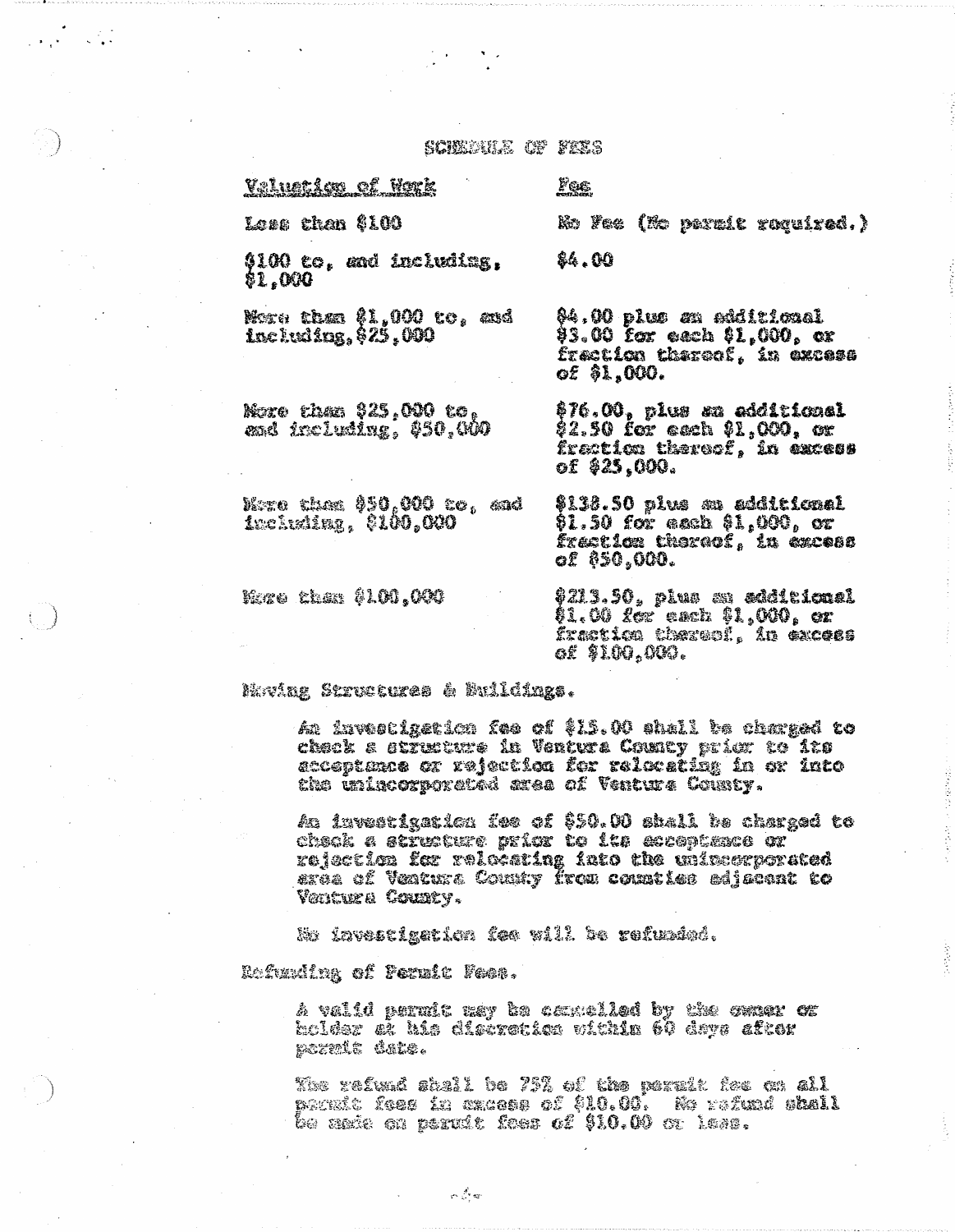This chapter and the Uniform Building Code shall have no application to any work by, or on behalf of, any governmental agency whether city, county, state or federal .

Whenever work subject to the provisions of the Uniform Building Code is begun without the required permit, the Building Official shall, upon learning of this, inspect such work and collect from the person doing such unauthorized work a special investigation fee of \$10.00 in addition to the required permit fees. Payment of such special investigation fee shall not serve to excuse any violation of the Uniform Building Code that may already have been committed nor exempt the person so violating from a prosecution for such príor violation.

Sec. 3125 - Amending Section 304(a). Section 304(a) of seid Uniform Building Code is amended to read as follows:

Section 304(a) - Inspections Required. The Building Official shall inspect or cause to be inspected at verious intervals during the erection, construction, enlarging, alteration, repairing, moving demolition, conversion, occupancy and underpinning all buildings<br>or structures referred to in this Code and located in the County, and a final inspection shall be made of such buildings or structures hereafter erected prior to the issuarce of the Certificate of Oncupancy as required in section 306.

#### **SECTION 2.**

Sections 3126, 3127 and 3131 of the Ventura County Ordinance Code are repealed.

# SECTION<sub>3</sub>.

Section 3128 of the Ventura County Ordinance Code is renumbered section 2126.

## SECTION 4.

Sections 3127, 3228 and 3129 are added to the Ventura County Ordinance Code.

Sec. 3127 – Amending section 3102. Section 3102 of said Uniform Building Code is amended to read as follows:

Sec. 3102. Concrete slab floors shall be not less chan three and one-half inches (3}") chick. Topping when poured monolithic with the slab may be included as a structural part of the slab. Sleepers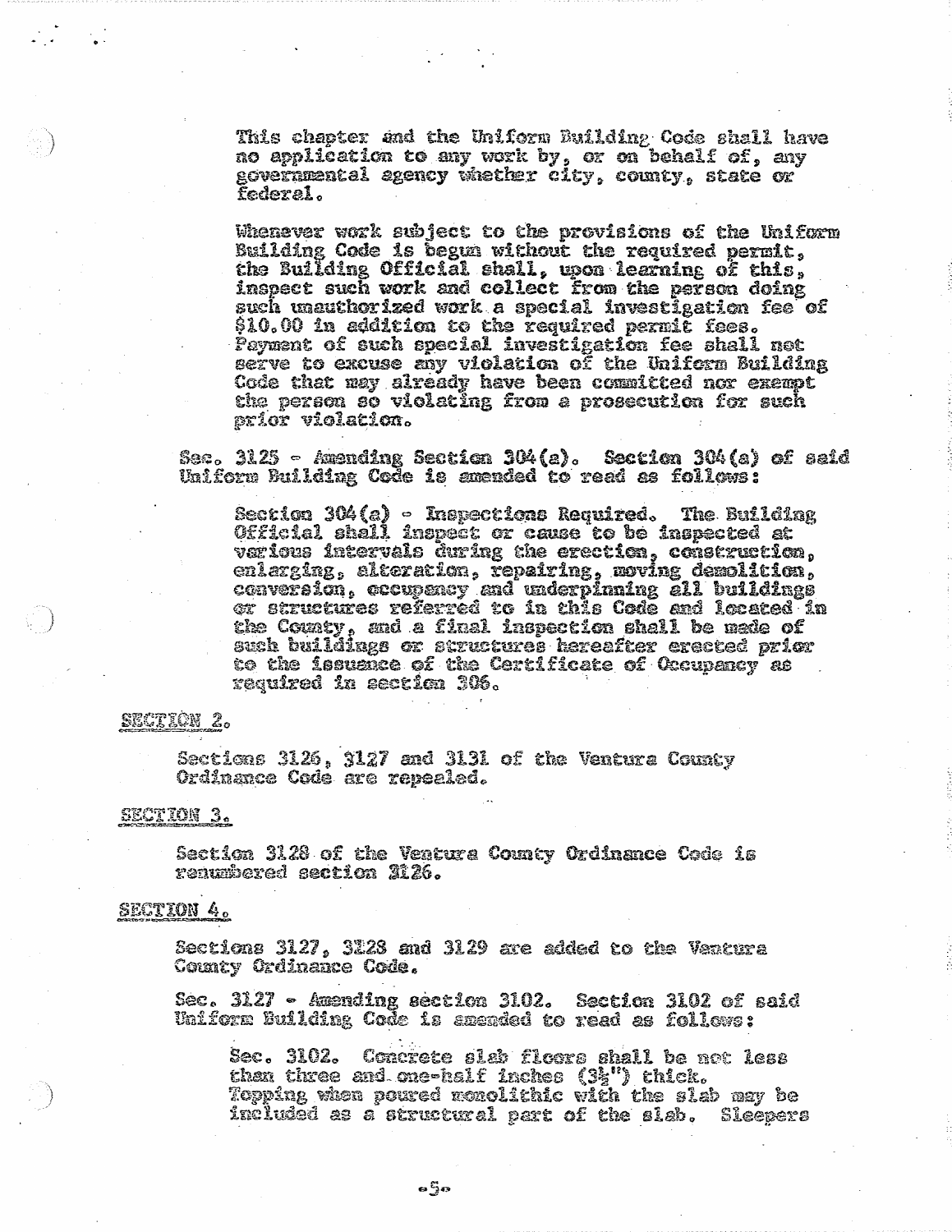for the neiling of a word floor chall not decrease the required structural depth of the slab unless pleced in the direction of spen and then shall be placed not more then one-half inch (h") into the  $\Omega$ .  $\Omega$ 

Sec. 3128 - Axending gestion 2805(a). Soction 2805(a) of said Uniform Building Code is susnded to read as follows:

Sec. 2005(e). When, in the opinion of the Building Official, the type and clses of soil is theortain,<br>he shall require a special soil investigation by a corpotont solle englmer.

Mare expansive soils are encountered either in a subdivision or a private dealling, the Building Gfficial shall have the authority to determina the type of foundation required to make the deelling séfe fran novosant and protoct the buyer frem having<br>the concrete floor and foundation move as the result of expendive soil comittions.

The Building Official shall also require the following condicions be met for formistion construction on enpansive coile.

- €1) The exteide foundetion valle shall be L2" dooper then those values set forth in Tablo No. 28-A of said Iniform Building<br>Code and shall be reinforced with two  $1/2"$  in diamster bare both top and botten.
- (2) A blanket of gravel odx inchos thick shall be placed under the concrete floers within the foundation area.
- The conerete floor shall be reinforced {3} with  $3/8$ " in dismeter reinforcing bære at 24 inch specing in two directions.
- $\ell_{\mathcal{B}}$ All interior bearing partitions shall conform to the requirements of Table 28-A of said laifors Building Code with the<br>eddition of two 1/2" diameter reinforcing bare continuous in the footing.

Sec. 3129 – Azunding Section 3203(f) 1. Section 3203(f) 1. of said Uniform Building Code is dubnded to reed as follows:

See. 3203(f) 1. Any cemposition roofing or roll reofing shall have a firo-retardent value as sot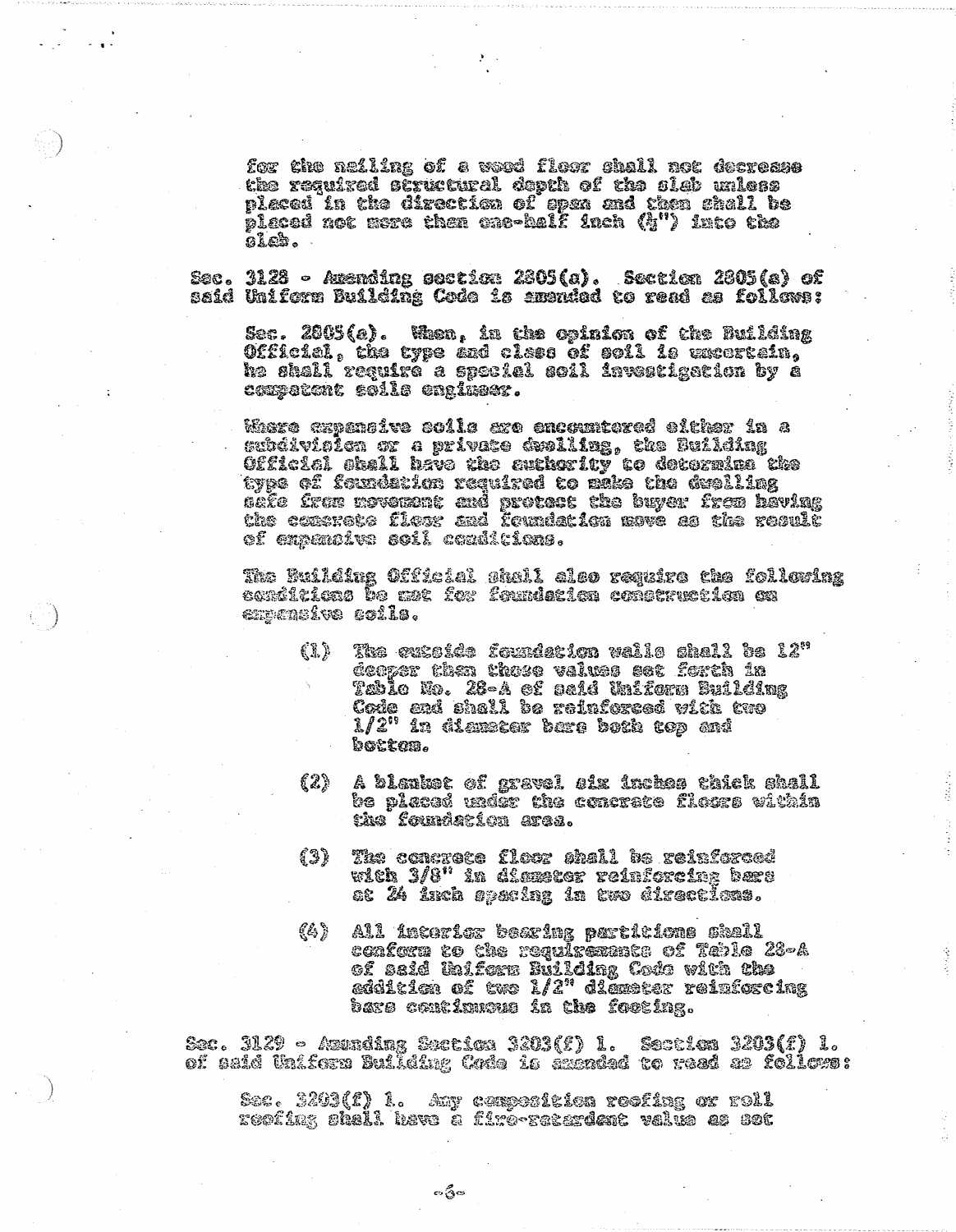forth in Table No. 32A of not less than 10. Any built up composition roofing consisting of<br>layers of roofing felt, felt membrane, or gravel<br>shall have a fire-retardant value as set forth in Table \$2A of not less than 13. Any built up roofing that is not completed within 43 hours shall have a solid glazing of hot mopped asphalt.

PASSED, APPROVED AND ADOPTED this 10th day of April

 $\sim$  11  $\times$ 

 $1962.$ 

#### J. K. MACDONALD

Chairman, Board of Supervisors of the County of Ventura, State of California

ATTEST:

t÷.

ROBERT L. HAMM, County Clerk and ex-officio Clerk of the Board of Supervisors, Cognty of Ventura, state of California.

Wilma Howery By: **Deputy Clerk**